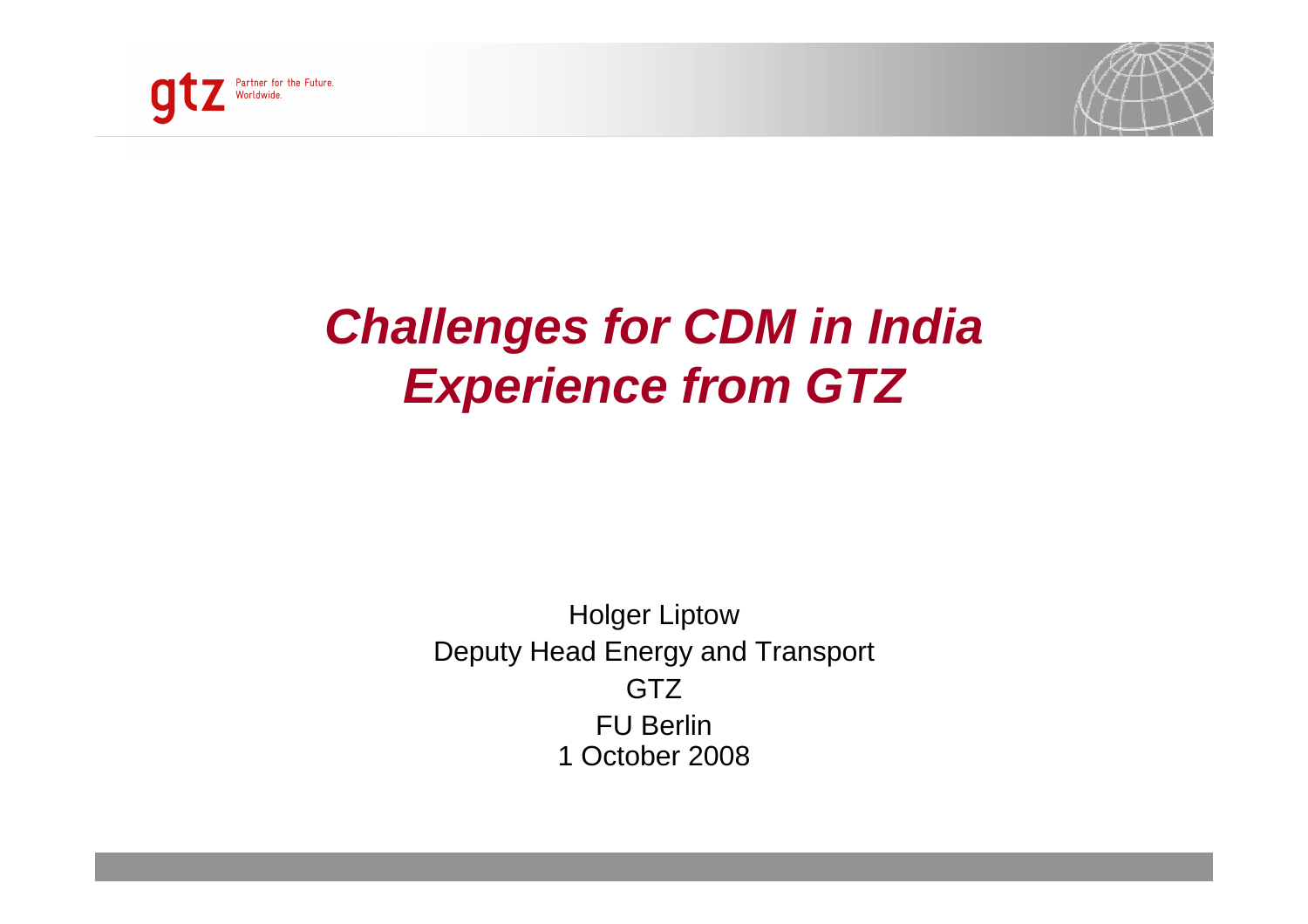



## **Content**

- **India's Position in the Global Carbon Market**
- GTZ in India on CDM
- Challenges
	- Programme of Activities
	- $\blacksquare$ Carbon Market
	- Energy for India: Can CDM help?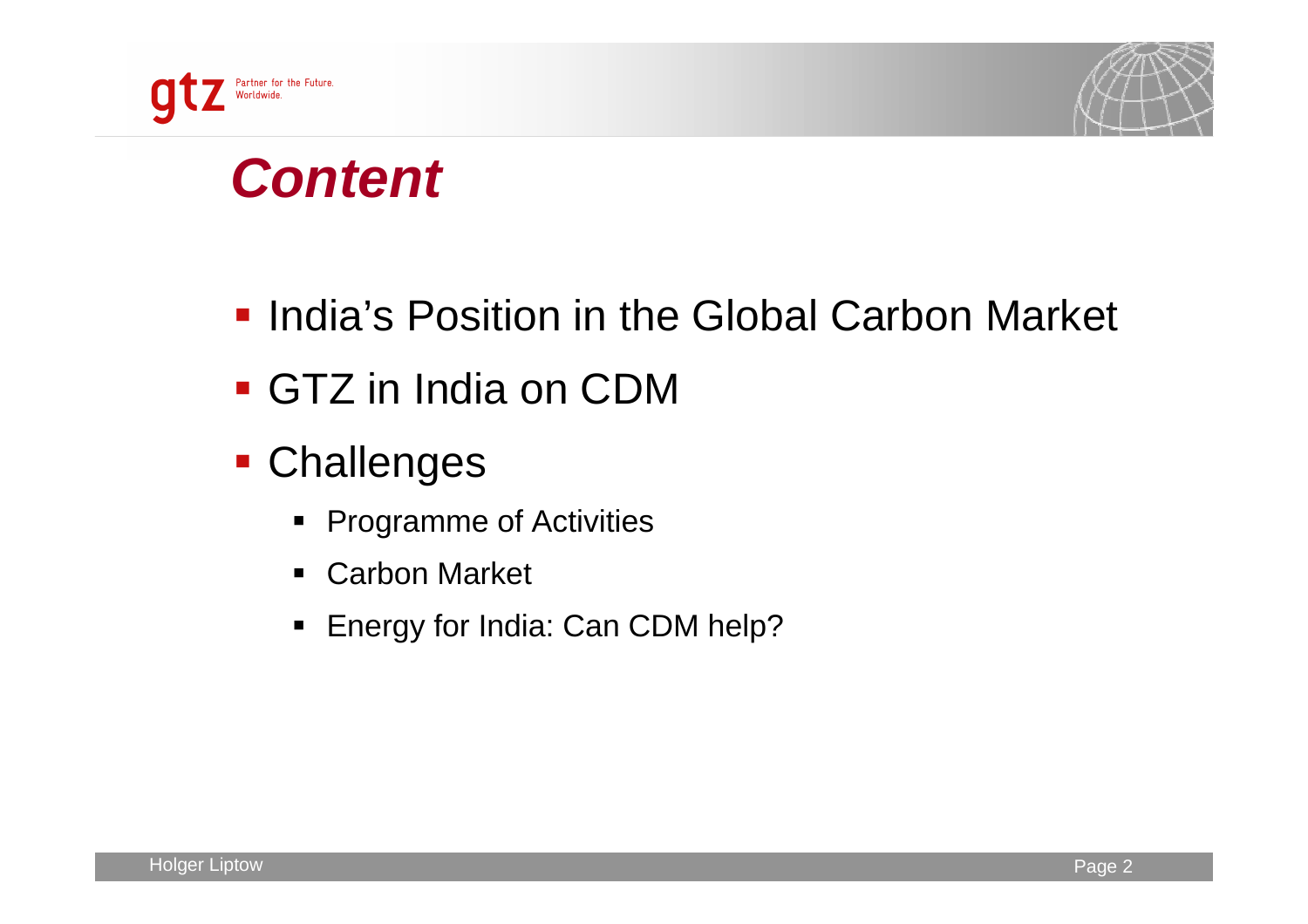



### **India's Position in the Global Carbon Market**

- $\mathcal{L}_{\mathcal{A}}$ **1,072 projects** have got **NCDMA** approval leading to
- $\mathcal{L}_{\mathcal{A}}$ **525 million CER** (till 2012) if registered
- $\mathcal{L}_{\mathcal{A}}$ Issued **49,349,434 CER** so far
- $\mathcal{L}_{\mathcal{A}}$  Investment touches **120,079 Crore rupees (18,5 Billion Euro),** nearly all unilateral projects (little Technology Transfer)
- **The majority of registered project in India are** 
	- **renewable energy** (biomass, hydropower, wind energy)
	- **energy efficiency**,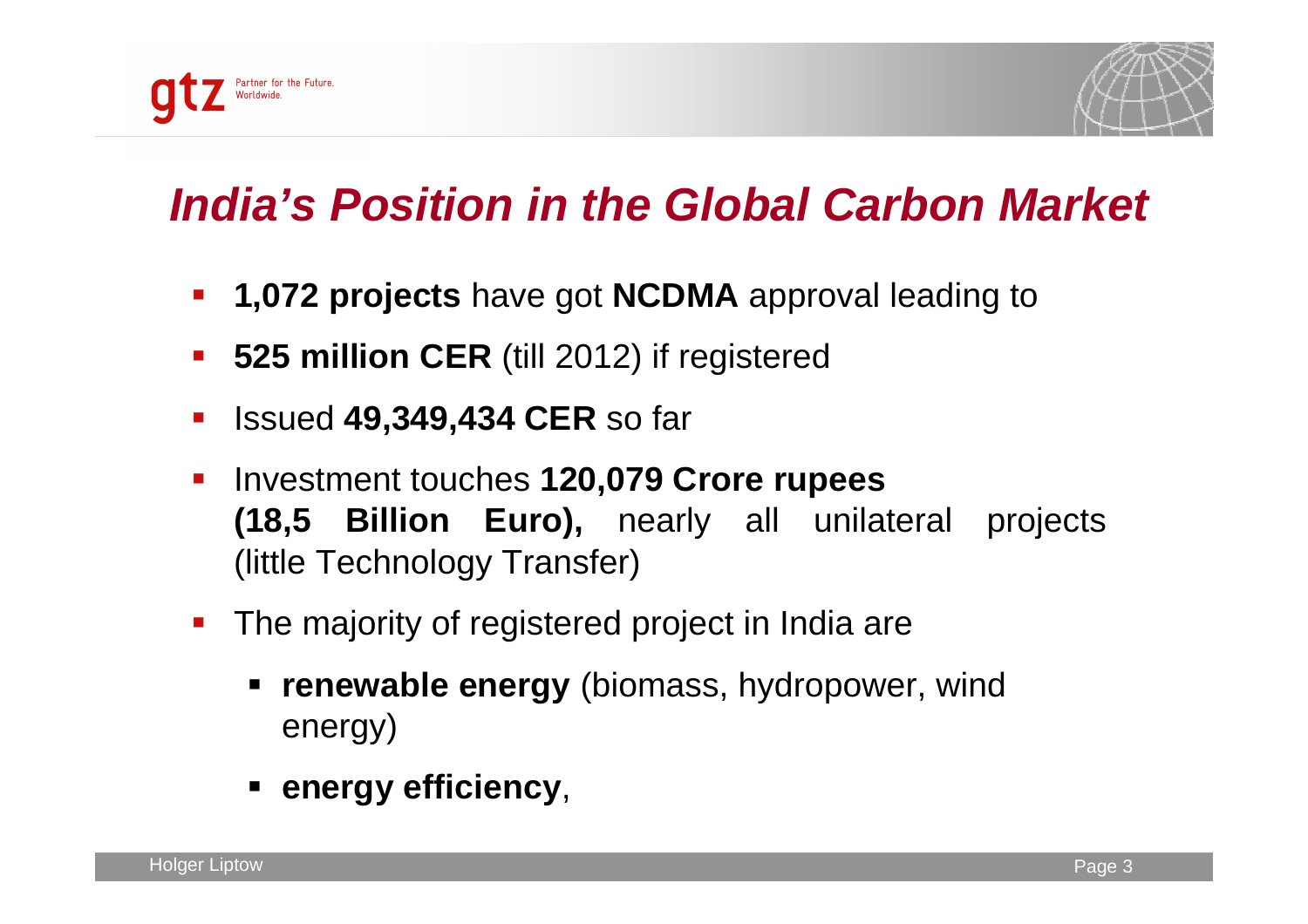



# **GTZ in India on CDM**

#### **BMZ**

- Energy Programme (**IGEN**): CDM Component
- Environment Programme (**ASEM**): CDM in Municipalities

#### **German Private Sector**

**Carbon Procurement Unit**

#### **BMU**

 **CDM-Initiative** $\mathcal{L}_{\mathcal{A}}$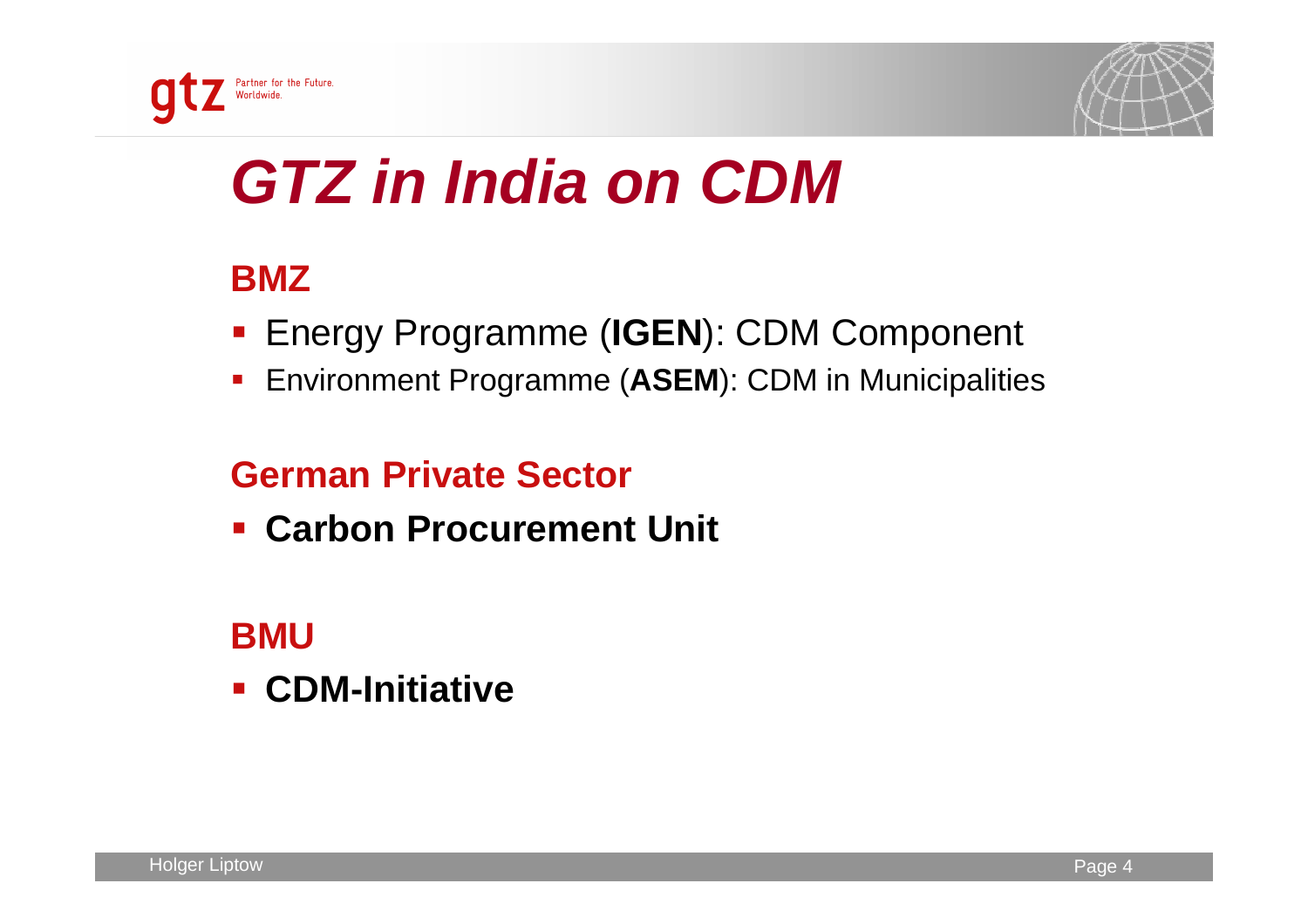



## **Energy Programme - CDM**

- $\mathcal{L}_{\mathcal{A}}$ **CDMIndia** with BEE, CEA, MoEF as partners
- Institutional: Support for setting up **NCDMA** (DNA)
- Fostering **quality in CDM project development**
	- Capacity Building Support for PDD development
	- **Sector specific and in-house training**
- $\blacksquare$  Reduction of **transaction costs**
	- $\blacksquare$  Development of **new methodologies**
		- $\overline{\phantom{a}}$ Rehabilitation & Modernisation
		- $\Box$ Supercritical power plant
	- $\blacksquare$ Official **baseline** data base for all 5 **power grids** !
- $\mathbb{R}^2$ **PoA development of energy efficiency projects**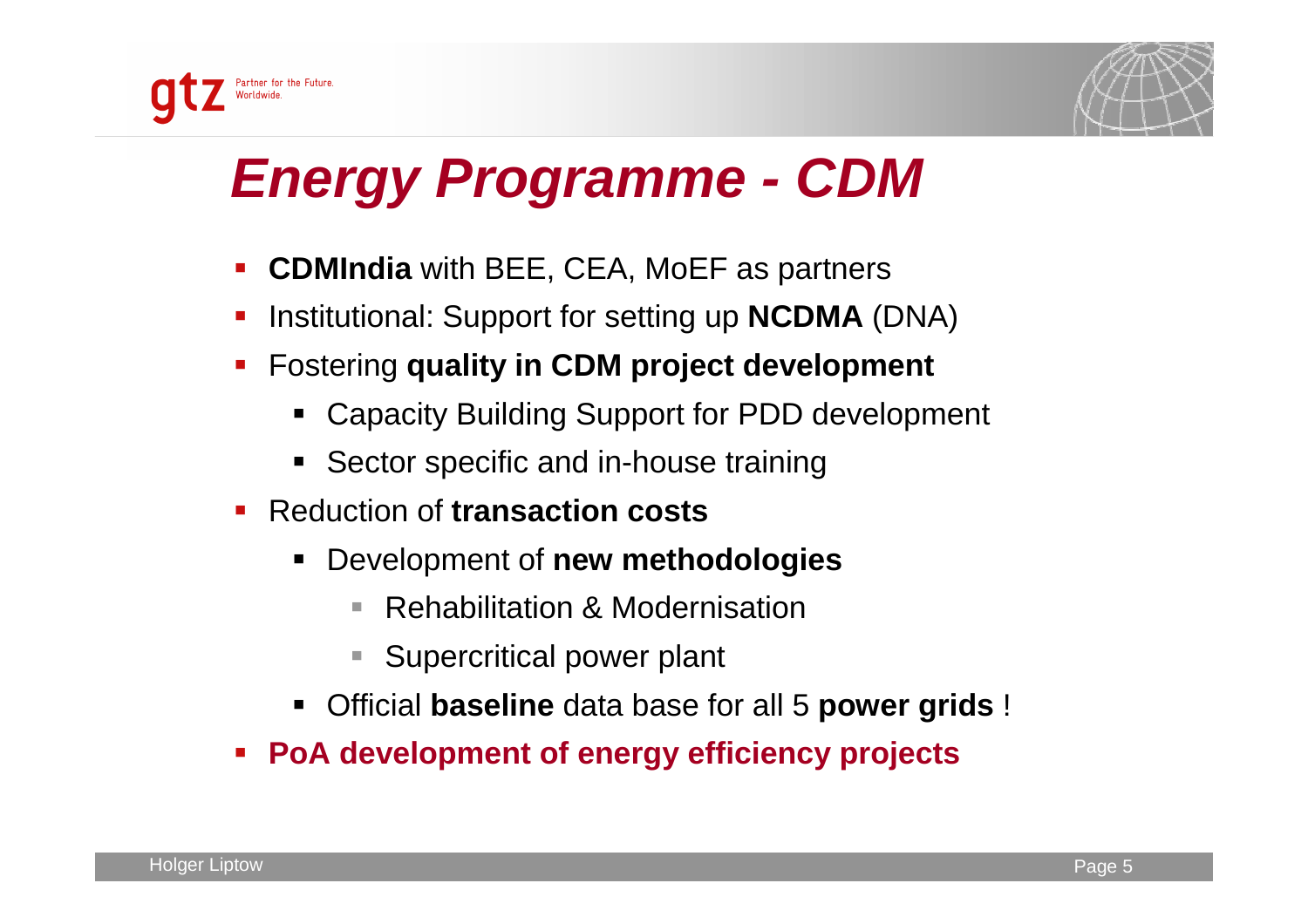



## **Carbon Procurement Unit**

- **Identify** eligible GHG emission reduction projects
- **Facilitate / finance CDM project documents** preparation and approvals for **CDM/VER** projects
- **Example 2 Introduce high large buyers in Germany**
- Facilitate **carbon financing / emission credits trading** in all stages (**ERPA**)
- Facilitate Buyers with **monitoring management** to timely and reliable delivery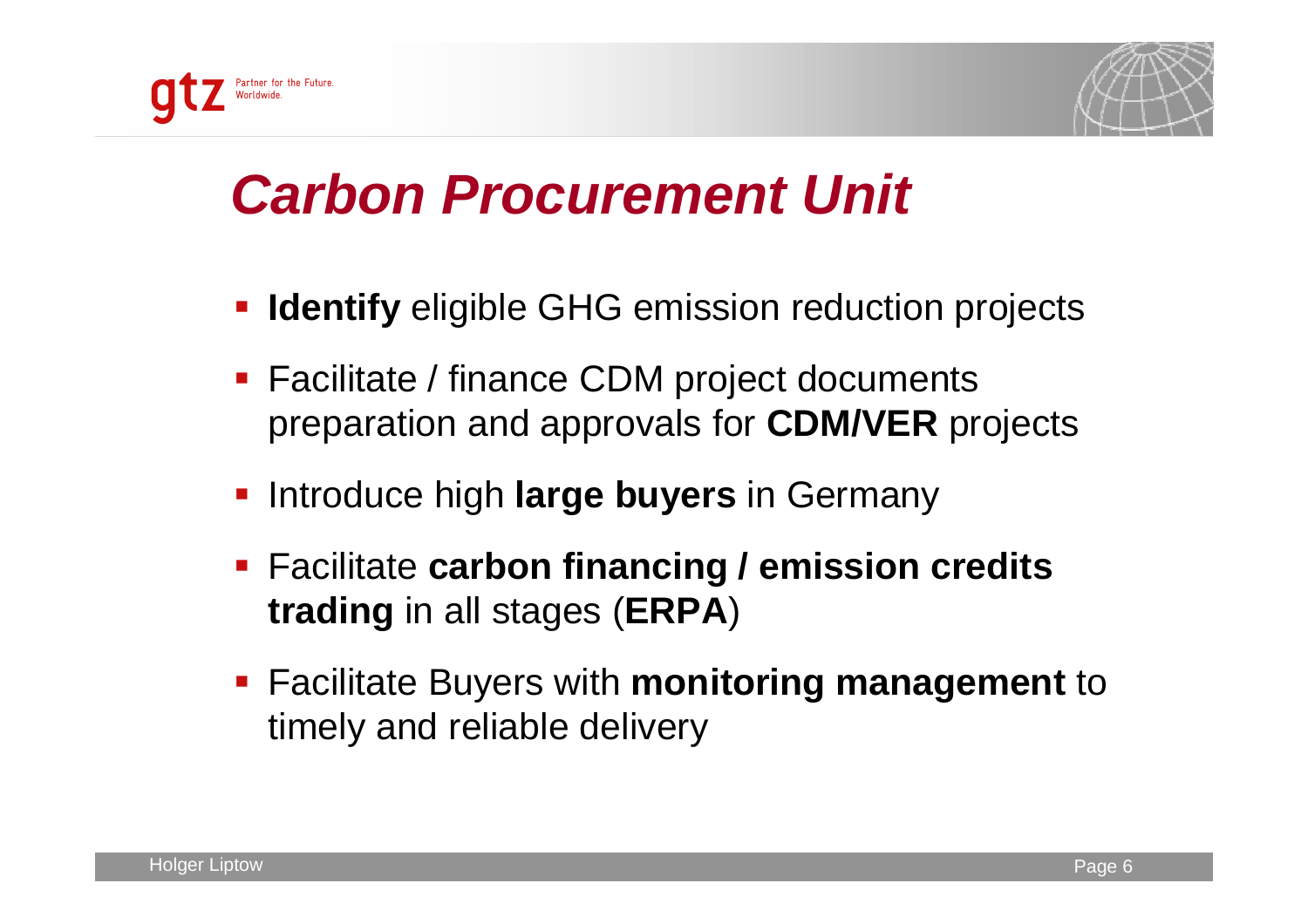



## **BMU CDM-JI-Initiative**

| Aim:          | To enhance small and medium German<br>companies with compliance in the EU ETS to use<br>the CDM and/or to transfer technology |
|---------------|-------------------------------------------------------------------------------------------------------------------------------|
| Target group: | Companies which face barriers in being active in<br>the CDM                                                                   |
| Approach:     | Establishing "CDM-Units" with CDM experts in<br>China, India, Brazil and Tunisia (for North Africa)                           |

**Service offered** by CDM-Units:

Develop project portfolios and offer trading assistance (projectsourcing – project matching – investment/transfer options)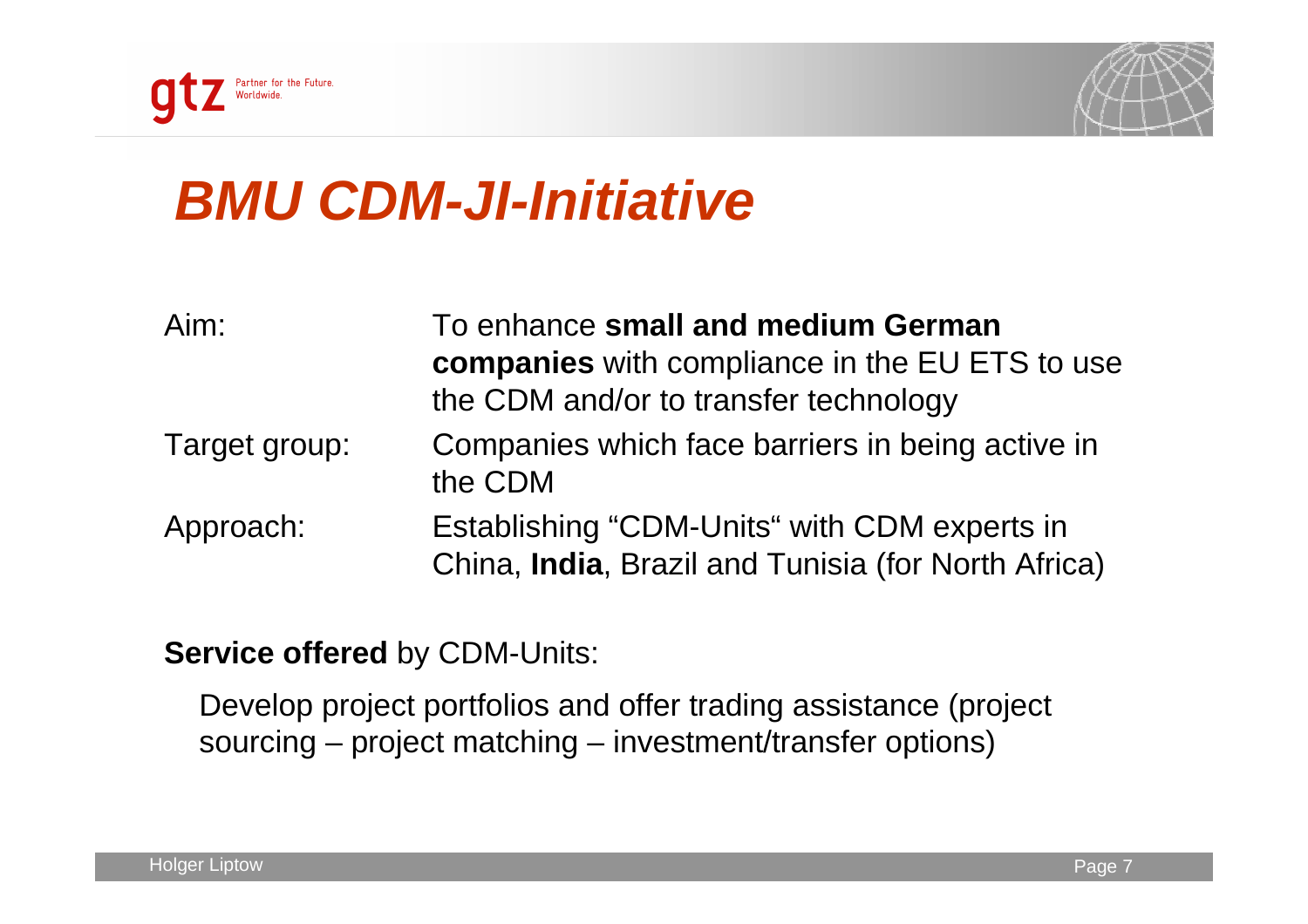



## **CDM: Bundeled versus PoA**

#### **Bundled**

- Small-scale projects
- Same period
- Pre-determined



#### **Programmatic CDM**

- Large and small scale
- Project can be added to PoA at any time
- **One approved baseline and monitoringmethodology**

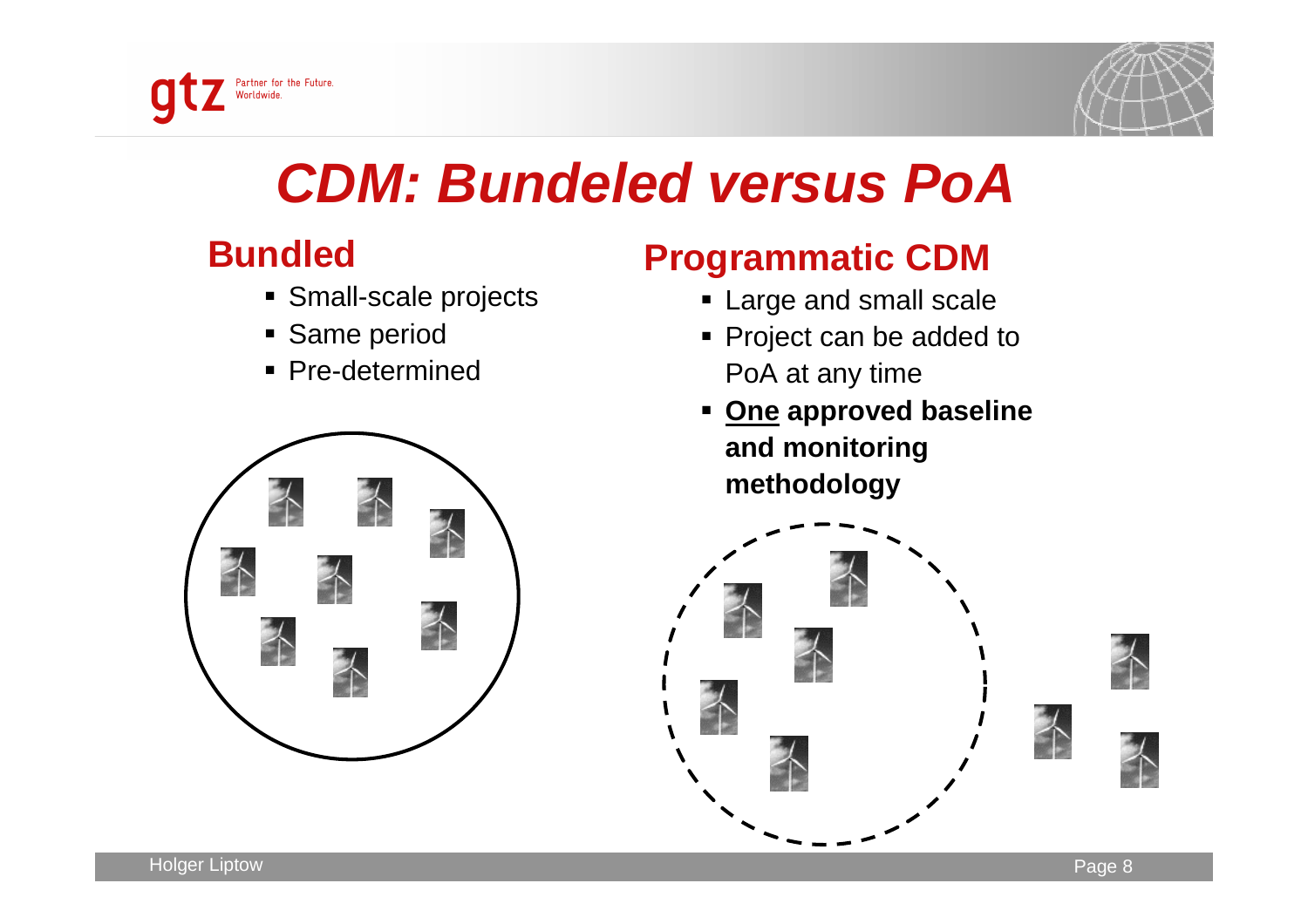

### **PoA for Energy-Saving Light Bulbs**

- $\mathcal{L}_{\mathcal{A}}$ GTZ supports a PoA for Compact Flourescent Lamps (CFL).
- Replace 80% of incandescent light bulbs 320 million light bulbs – in Indian households.
- 80 individual projects
- $\mathcal{L}_{\mathcal{A}}$  energy-saving light bulbs distribute at price of incandescent light bulbs.
- $\mathcal{L}_{\mathcal{A}}$ Bureau of Energy Efficiency: coordinating entity.
- $\mathcal{L}_{\mathcal{A}}$  **Challenges**
	- Project boundaries not yet decided
	- Awaiting approval of "OSRAM" Methodology
	- No DoE ready for validation of the project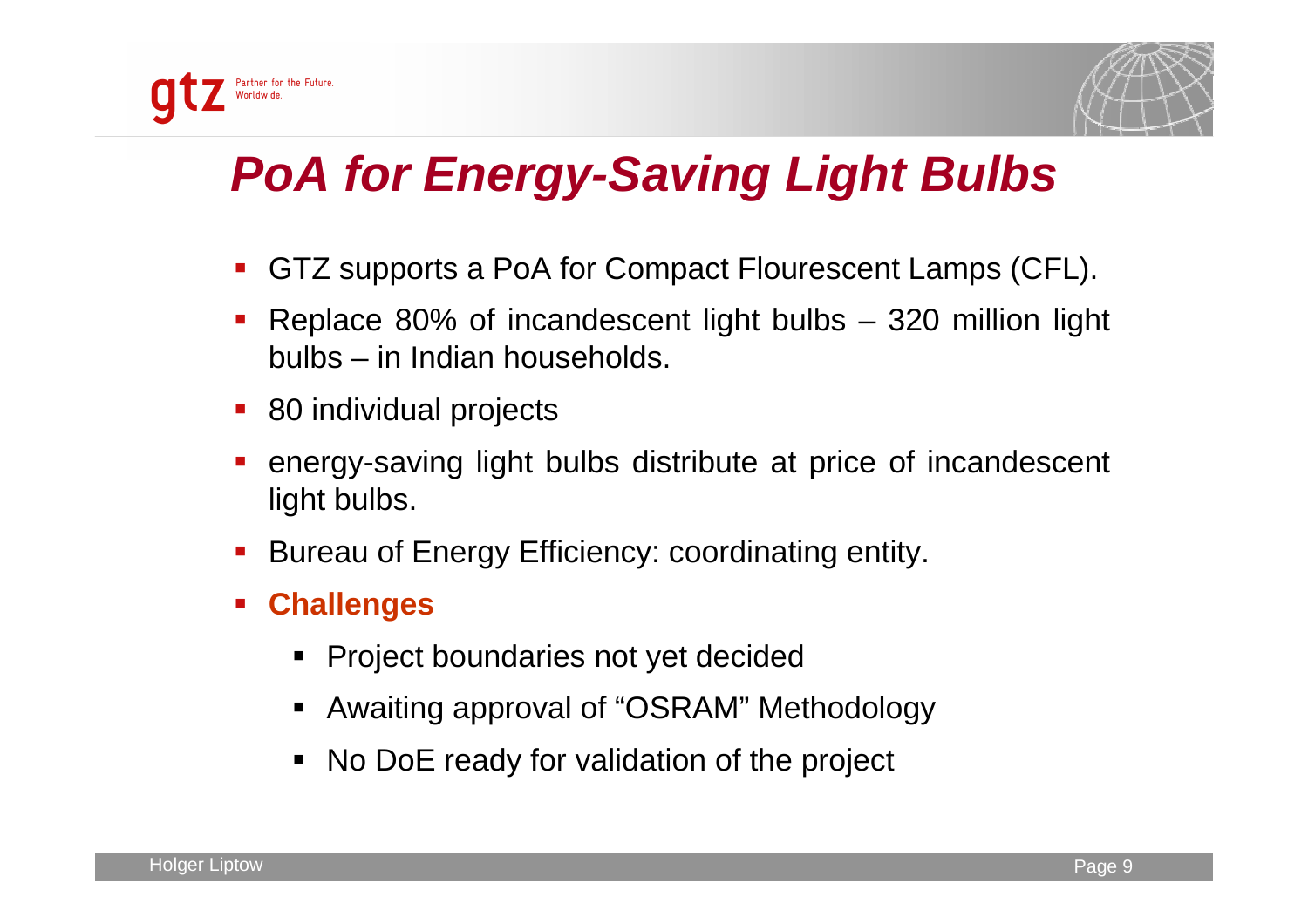

### **Challenges in the Carbon Market**

- **Buyer's preference** for projects
- **Large project owner** demand higher price
- **Public Owners** goes for tendering
- **High talks on PoA** but: low clarity **High talks on PoA** but: low clarity
	- DoE
	- **Structuring**
	- Monitoring
- **Investment and venture capital companies:** large volumes and late stage projects
- Sellers want to sell **post 2012 credits** in package with Kyoto credits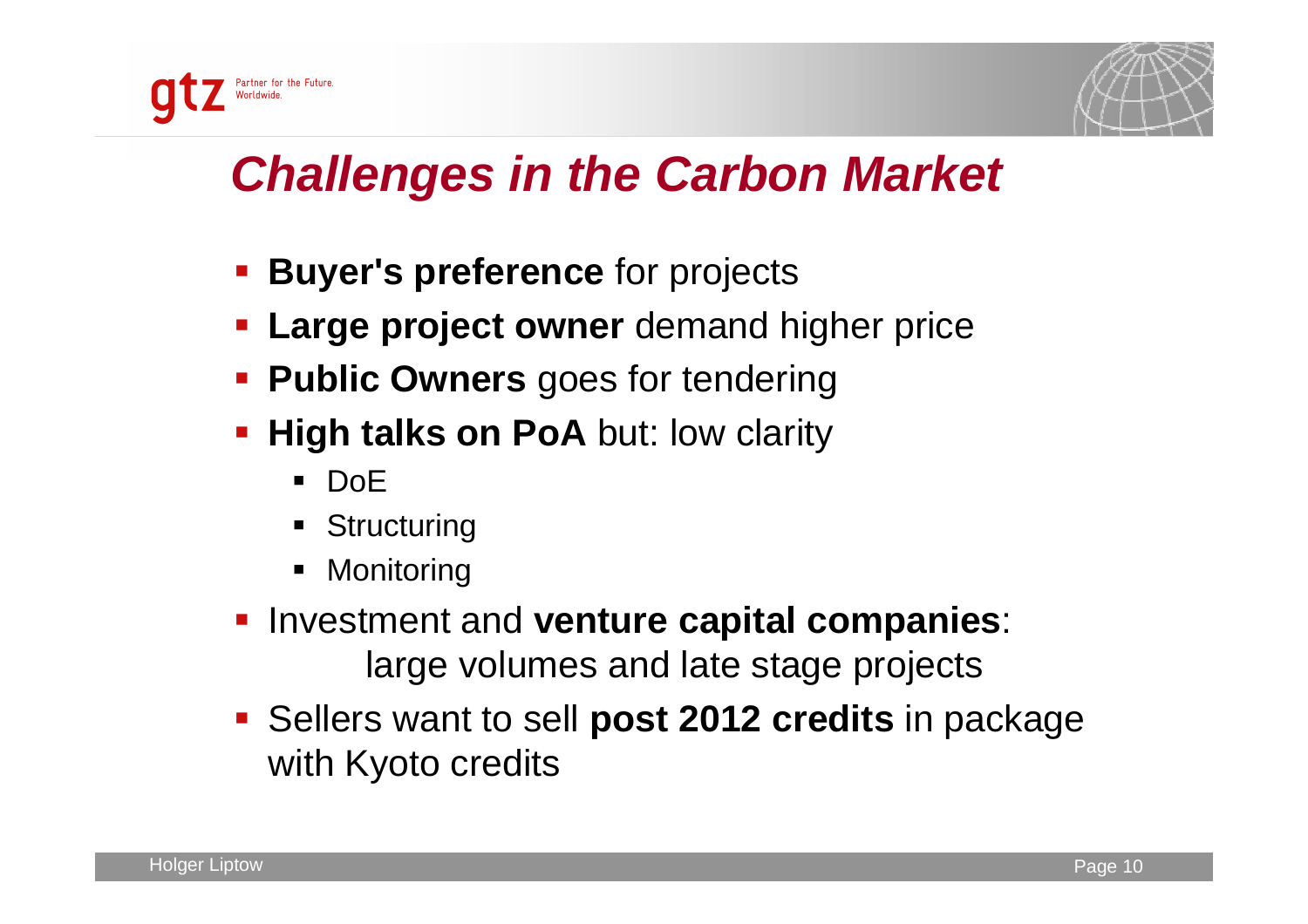



# **Risk associated with Hydro Projects**

- **Additionality is the key challenge in registration**
- $\blacksquare$  Low Plant Load Factor: No guarantee of CERs - natural calamity
- $\mathbb{Z}^{\mathbb{Z}}$ Gestation period: Plan well ahead
- Acceptance of large hydro projects under EU emission trading scheme - WCD guidelines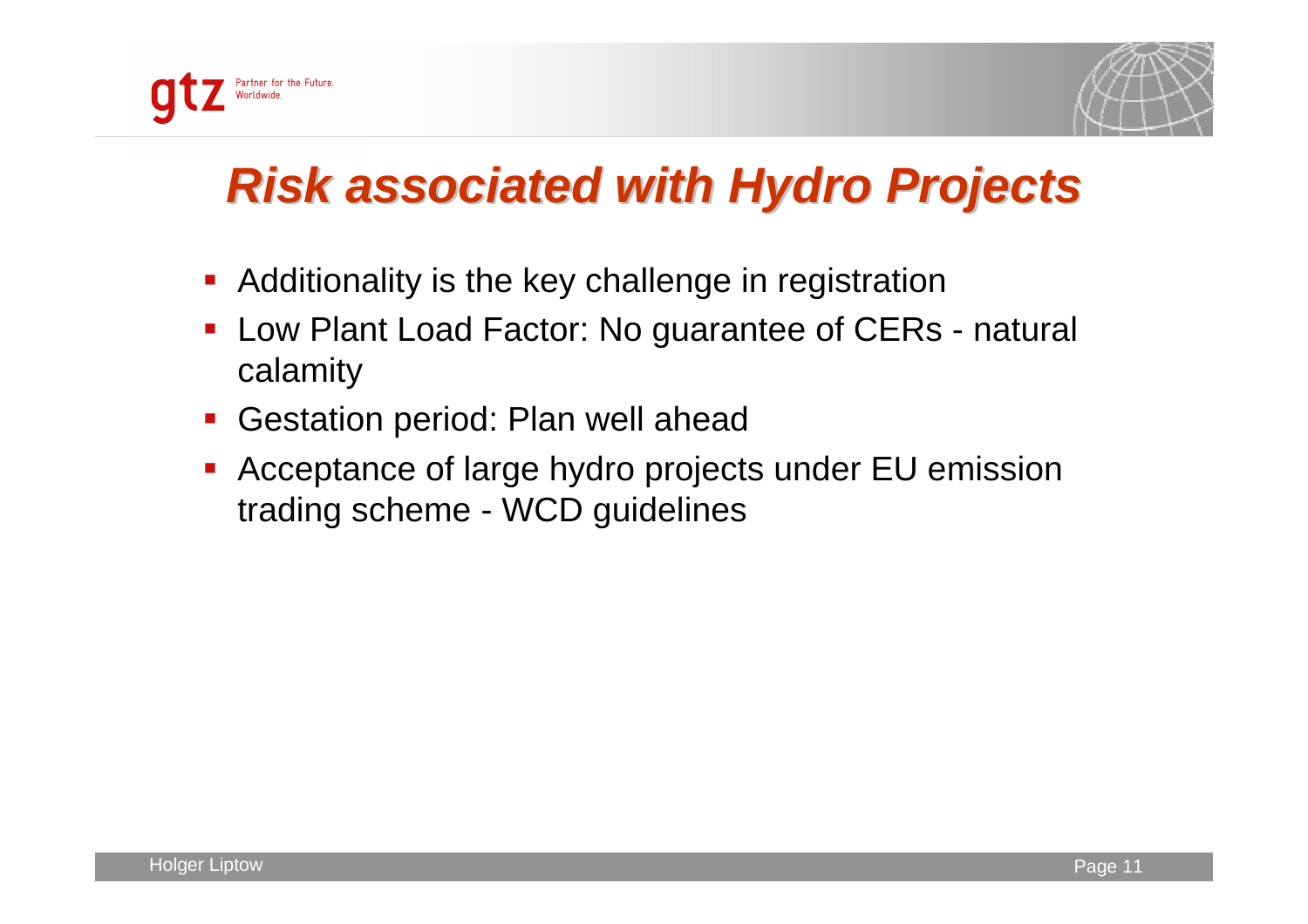



#### **Energy for India: Can CDM help?**

- Renewable energy for quality and reliable **decentralized power** to rural areas (25 000 off-grid villages)
- **10% of additional capacity from renewable** (wind and solar) by 2012
- Favorable **financial and fiscal policies** to support commercialization of Renewables – Additionality issues
- **Renovation and modernization** of old power plants, methodology still under preparation .
- **Inclusion of Nuclear power project Uncertain**
- $\blacksquare$ Methodology for **Ultra Mega Power Plants** - Required